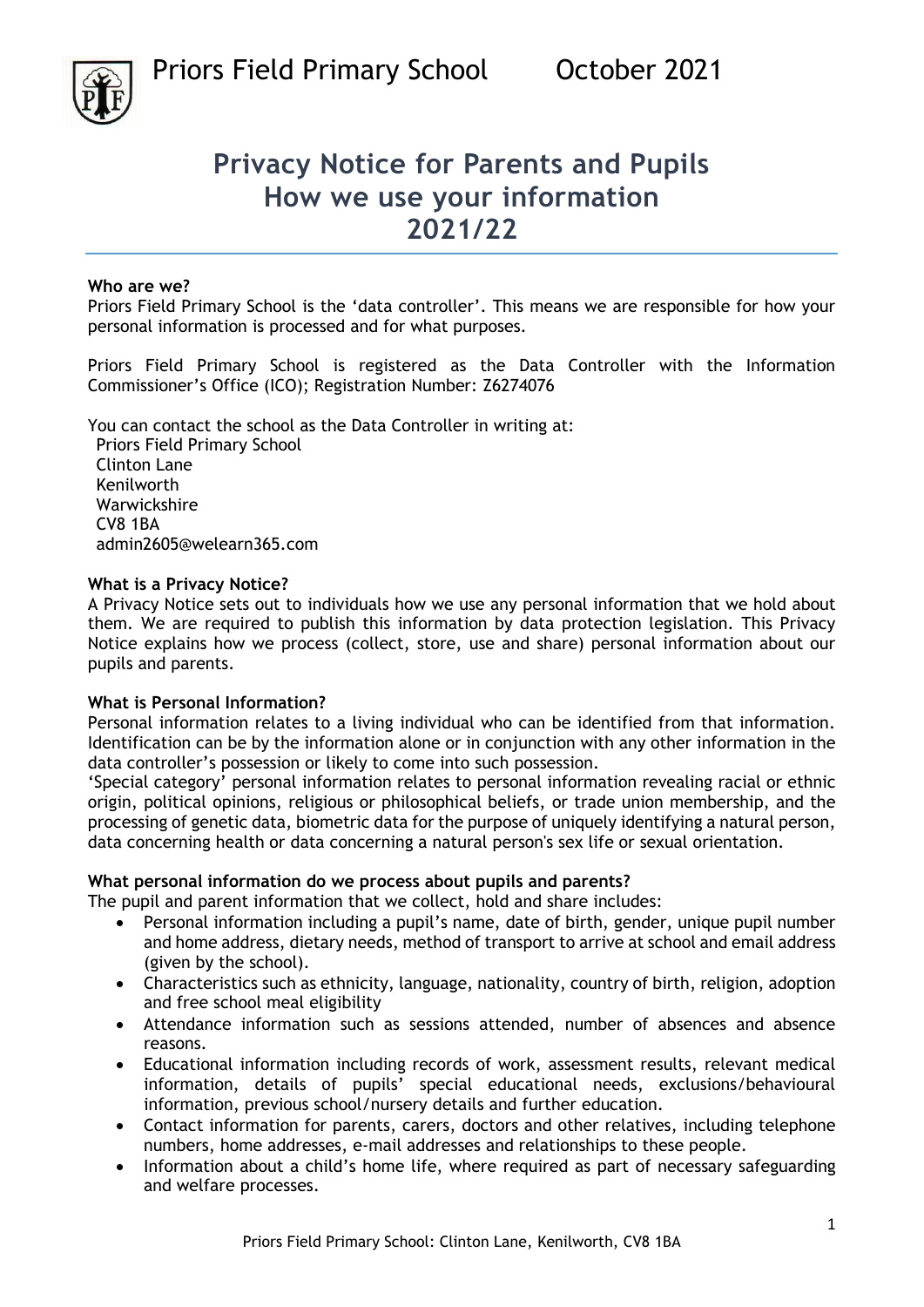

## **Why do we use personal information?**

We use pupil data:

- to support pupil learning
- to monitor and report on pupil progress
- to provide appropriate pastoral care
- to assess the quality of our services
- to comply with the law regarding data sharing
- to safeguard pupils
- dietary requirements
- to share medical information with public health agencies

# **Collecting pupil information**

Whilst the majority of pupil information you provide to us is mandatory, some of it is provided to us on a voluntary basis. In order to comply with the General Data Protection Regulation, we will inform you whether you are required to provide certain pupil information to us or if you have a choice in this.

# **What are the legal reasons for us to process your personal information?**

We are required to process personal information in accordance with data protection legislation and only do so when the law allows us to. The lawful reasons we have for processing personal information are as follows:

### **1) To comply with the law**

We collect and use general purpose pupil information in order to meet certain legal requirements and legal obligations placed upon the school by law. We therefore are required to this process personal information for such purposes even if you have not consented to us doing so.

Details of the type of processing that we must undertake, the personal data that is processed, the legislation which requires us to do so and who we may share this information with is set out in Table 1.

If you would like a copy of or further information regarding the statutory authorities that underpin our legal obligations, you should contact the school in writing.

### **2) To protect someone's vital interests**

We are able to process personal information when there is an emergency and/or where a person's life is in danger.

Details of the type of processing that we may undertake on this basis and who we may share that information is set out in Table 2.

# **3) With the consent of the individual to whom that information 'belongs'**

Whilst much of the personal information processed is in accordance with a legal requirement, there is some personal information that we can only process when we have your consent to do so. In these circumstances, we will provide you with specific and explicit information regarding the reasons the data is being collected and how the data will be used.

Details of the type of processing that we may undertake on this basis and who we may share that information is set out in Table 3.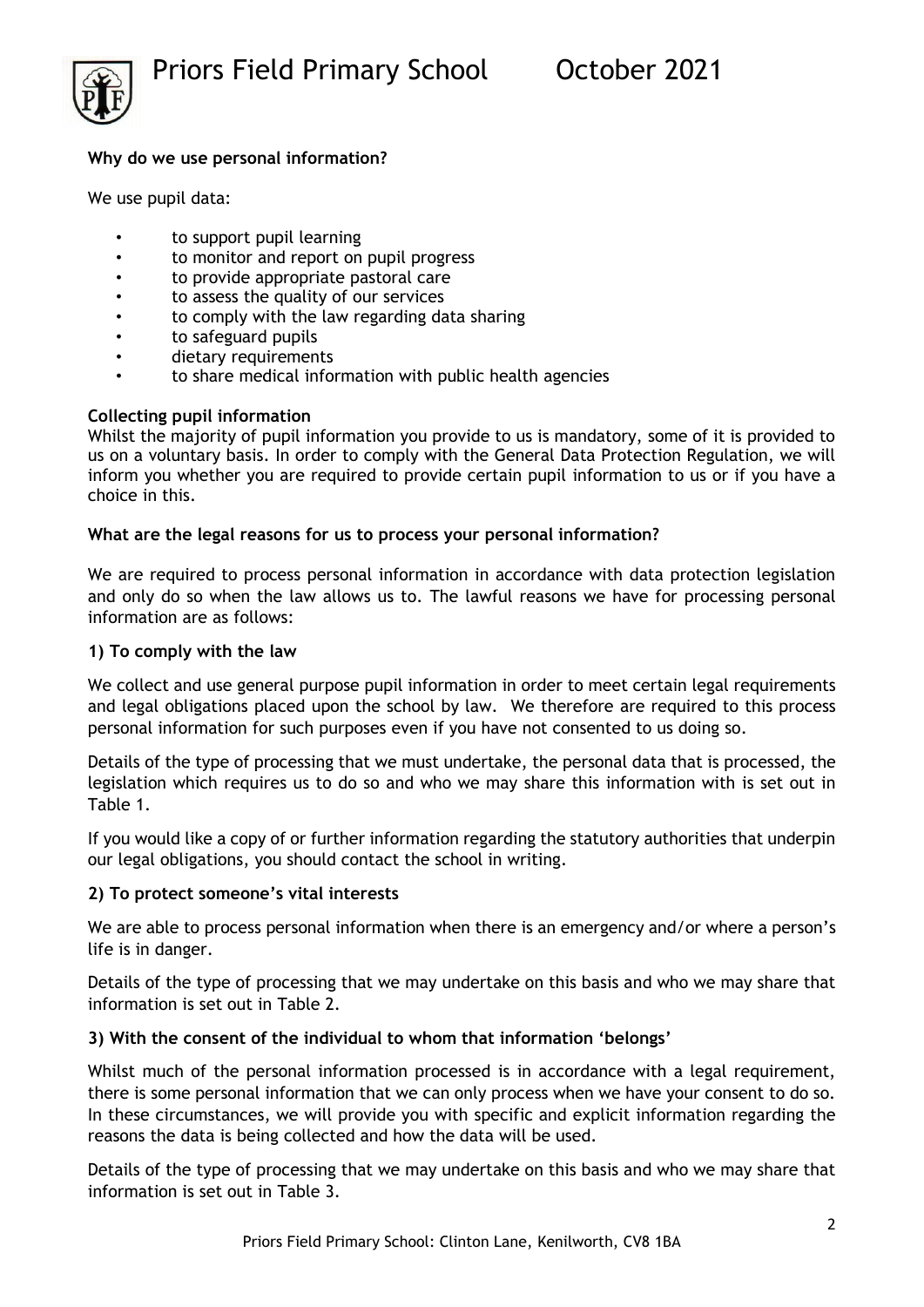

### **4) To perform a public task**

It is a day-to-day function of the school to ensure that children receive the education and support they require. Much of this work is not set out directly in any legislation but it is deemed to be necessary in order to ensure that pupils are properly educated and supported

Details of the type of processing that we may undertake on this basis and who we may share that information is set out in Table 4.

#### Special category personal information

In order to process 'special category' data, we must be able to demonstrate how the law allows us to do so. In additional to the lawful reasons above, we must also be satisfied that ONE of the following additional lawful reasons applies:

- 1) Explicit consent of the data subject
- 2) Processing relates to personal data which is manifestly made public by the data subject
- 3) Necessary for establishing, exercising or defending legal claims
- 4) Necessary for reasons of substantial Public Task
- 5) Necessary for preventive or occupational medicine, or for reasons of Public Task in the area of public health
- 6) Necessary for archiving, historical research or statistical purposes in the Public Task

The lawful reasons for each type of special category personal information data that we process is set out in the tables attached.

#### **Who might we share your information with?**

We routinely share pupil information with:

- schools that the pupils attend after leaving us
- our local authority
- the Department for Education (DfE)
- Local Public Health team
- NHS Test and Trace

We do not share information about our pupils or parents unless the law and our policies allow us to do so.

Please refer to the tables for information about what personal information is shared with which specific third parties.

#### **Data collection requirements:**

To find out more about the data collection requirements placed on us by the Department for Education (for example; via the school census) go to [https://www.gov.uk/education/data](https://www.gov.uk/education/data-collection-and-censuses-for-schools)[collection-and-censuses-for-schools.](https://www.gov.uk/education/data-collection-and-censuses-for-schools)

### **NHS Test and Trace/Public Health Agencies:**

It may be necessary for us to share limited information with the above agencies in the event that an individual tests positive for Coronavirus, or it there is a Coronavirus outbreak. This will enable to the named agencies to liaise with families to provide advice and support, and to take appropriate steps in responding to an outbreak. You have the right to object to the sharing of information with such agencies. This is not an absolute right and will be assessed on a case by case basis.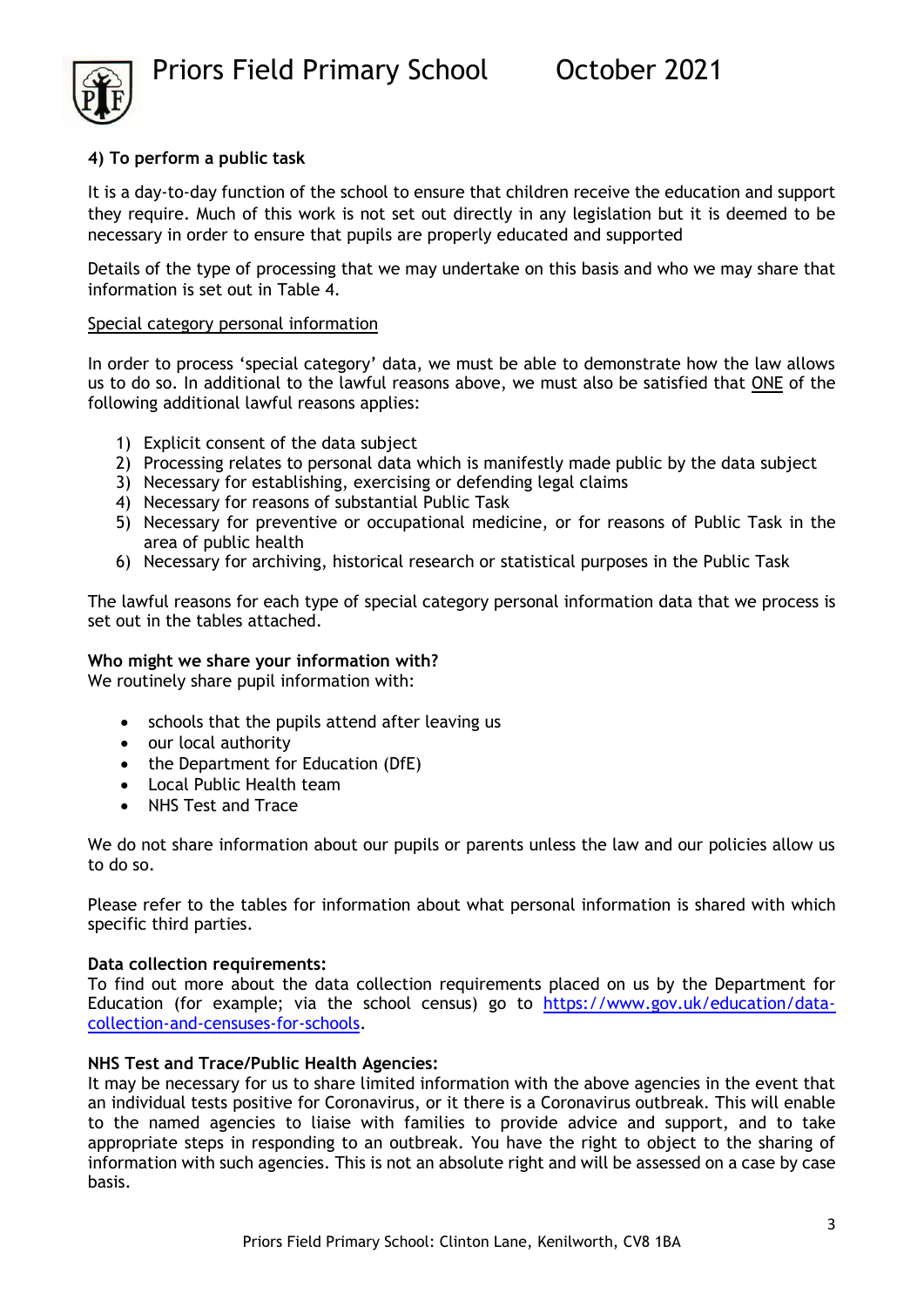

#### **What do we do with your information?**

All personal information is held in a manner which is compliant with data protection legislation. Personal information is only processed for the purpose it was collected The school monitors the personal information it processes and will only share personal information with a third party if it has a legal basis to do so (as set out above).

#### **How long do we keep your information for?**

In retaining personal information, the school complies with the Retention Schedules provided by the Information Record Management Society. The schedules set out the Statutory Provisions under which the school are required to retain the information.

A copy of those schedules can be located using the following link: <http://irms.org.uk/page/SchoolsToolkit>

#### **Transferring data internationally**

Where we transfer personal data to a country or territory outside the European Economic Area, we will do so in accordance with data protection law.

#### **What are your rights with respect of your personal information?**

Under data protection law, parents and pupils have the right to request access to information about them that we hold. To make a request for your personal information, or to have access to your child's educational record, contact the School Data Protection Officer at Warwickshire Legal Services via email at [schooldpo@warwickshire.gov.uk](mailto:schooldpo@warwickshire.gov.uk) or alternatively;

School Data Protection Officer Warwickshire Legal Services Warwickshire County Council Shire Hall Market Square Warwick CV34 4RL

#### **\*\*Please ensure you specify which school your request relates to.**

You also have the right to:

- object to processing of personal data that is likely to cause, or is causing, damage or distress;
- prevent processing for the purpose of direct marketing;
- object to decisions being taken by automated means;
- in certain circumstances, have inaccurate personal data rectified, blocked, erased or destroyed; and
- claim compensation for damages caused by a breach of the Data Protection regulations

If you have a concern about the way we are collecting or using your personal data, you should raise your concern with us in the first instance or directly to the Information Commissioner's Office at<https://ico.org.uk/concerns/>

#### **Review**

The content of this Privacy Notice will be reviewed in Autumn Term 2021.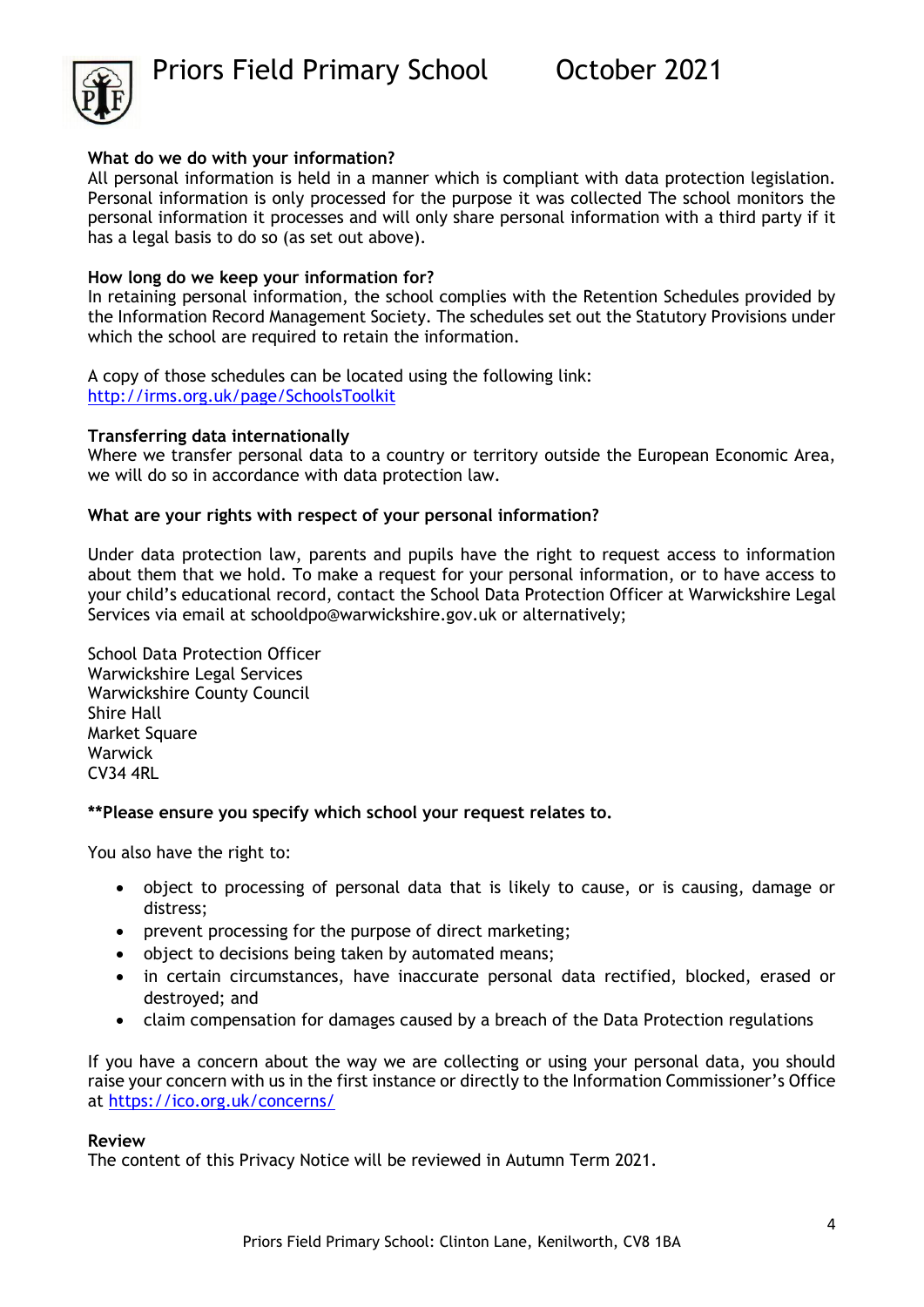

**Table 1** – Personal information we are required to process to comply with the law:

| <b>Information</b><br><b>Type</b> | <b>Relevant legislation</b>                                                        | <b>Special Category -</b><br>additional lawful<br>reason | Third Parties with whom we share<br>the information                                                                                                                                                                                                                                                                                                                                                                                                                                                                                                       | Lawful reason for<br>sharing                                                                  |
|-----------------------------------|------------------------------------------------------------------------------------|----------------------------------------------------------|-----------------------------------------------------------------------------------------------------------------------------------------------------------------------------------------------------------------------------------------------------------------------------------------------------------------------------------------------------------------------------------------------------------------------------------------------------------------------------------------------------------------------------------------------------------|-----------------------------------------------------------------------------------------------|
| Pupil full name                   | The Education<br>(Information about<br>Individual Pupils)<br>(England) Regulations | n/a                                                      | <b>Local Authority</b><br>Department of Education<br>School to which pupil has transferred                                                                                                                                                                                                                                                                                                                                                                                                                                                                | Legal obligation                                                                              |
|                                   | 2013 Regulation 3(2)                                                               |                                                          | Tapestry online learning journal<br>(Reception, Year 1 and Year 2 pupils<br>only)<br>MyMaths online maths resource<br>Bug Club online reading resource<br>SPAG online resource<br>Code for Life(Rapid Router) online<br>resource<br>Digimaps online resource<br><b>Times Table Rock Stars online</b><br>resource<br>Spelling Shed - online resource<br>Parent Teacher Association (PTA)<br>Snowford Grange - School Counsellor<br>Warwickshire School Health &<br><b>Wellbeing Service (provided by</b><br>Compass)<br>Other local schools eg. for sports | Consent of the<br>individual to whom that<br>information 'belongs'<br>Performance of a public |
|                                   |                                                                                    |                                                          | events<br>Evolve (eduFOCUS Limited) -<br>Educational Visits online system<br>SIMS database<br><b>CPOMS Systems Limited</b>                                                                                                                                                                                                                                                                                                                                                                                                                                | task                                                                                          |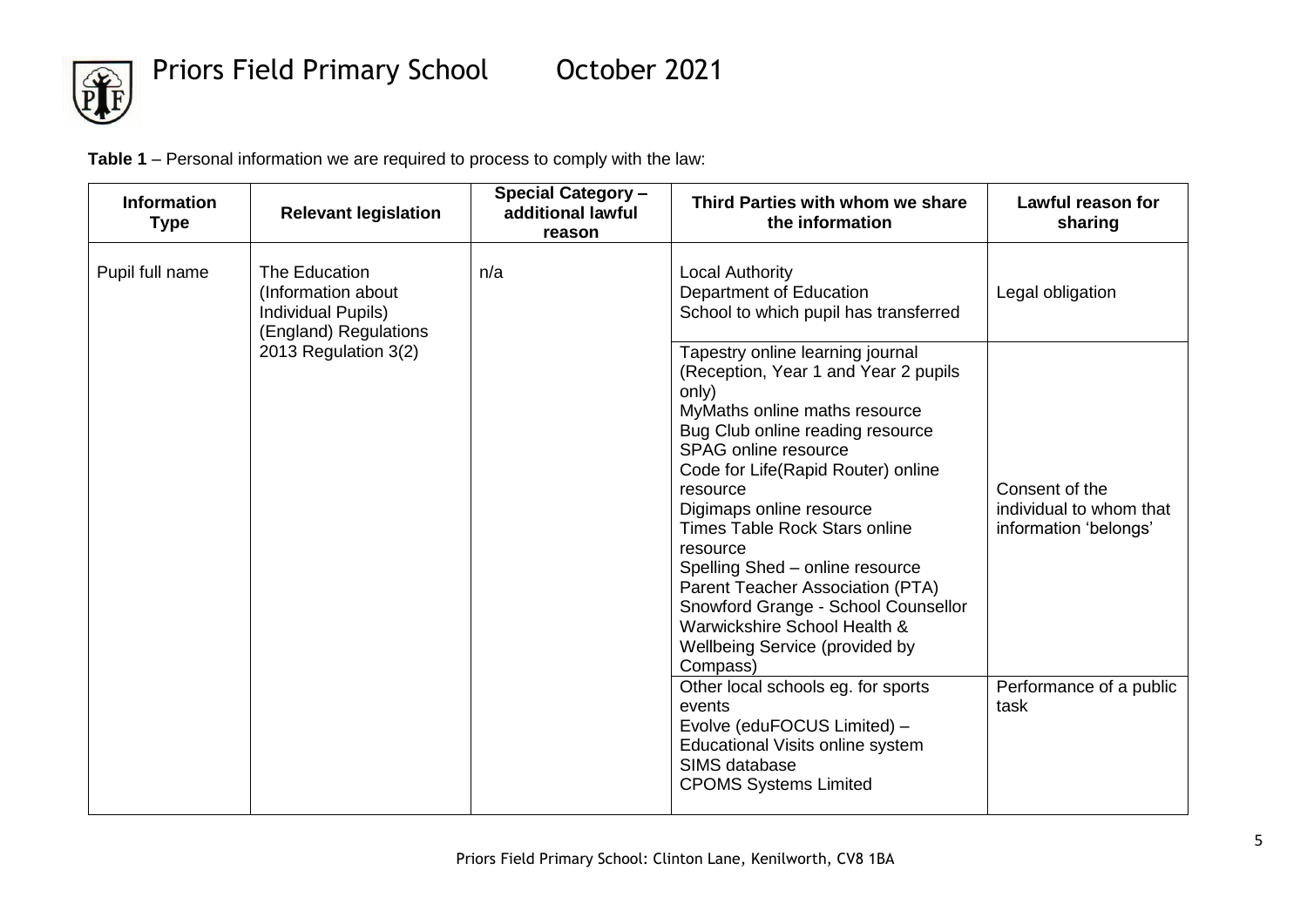

| Gender        | The Education<br>(Information about<br><b>Individual Pupils)</b>                          | n/a | <b>Local Authority</b><br>Department of Education<br>School to which pupil has transferred                                                                      | Legal obligation                                                   |
|---------------|-------------------------------------------------------------------------------------------|-----|-----------------------------------------------------------------------------------------------------------------------------------------------------------------|--------------------------------------------------------------------|
|               | (England) Regulations<br>2013 Regulation 3(2)                                             |     | Tapestry online learning journal<br>(Reception, Year 1 and Year 2 pupils<br>only)                                                                               | Consent of the<br>individual to whom that<br>information 'belongs' |
|               |                                                                                           |     | SIMS database<br>Evolve (eduFOCUS Limited) -<br>Educational Visits online system<br><b>CPOMS Systems Limited</b>                                                | Performance of a public<br>task                                    |
| Date of Birth | The Education<br>(Information about<br><b>Individual Pupils)</b><br>(England) Regulations | n/a | <b>Local Authority</b><br>Department of Education<br>School to which pupil has transferred                                                                      | Legal obligation                                                   |
|               | 2013 Regulation 3(2)                                                                      |     | Tapestry online learning journal<br>(Reception, Year 1 and Year 2 pupils<br>only)<br>Warwickshire School Health &<br>Wellbeing Service (provided by<br>Compass) | Consent of the<br>individual to whom that<br>information 'belongs' |
|               |                                                                                           |     | SIMS database<br><b>CPOMS Systems Limited</b>                                                                                                                   | Performance of a public<br>task                                    |
| Home address  | The Education<br>(Information about<br><b>Individual Pupils)</b><br>(England) Regulations | n/a | <b>Local Authority</b><br>Department of Education<br>School to which pupil has transferred                                                                      | Legal obligation                                                   |
|               | 2013 Regulation 3(2)                                                                      |     | Warwickshire School Health &<br>Wellbeing Service (provided by<br>Compass)                                                                                      | Consent of the<br>individual to whom that<br>information 'belongs' |
|               |                                                                                           |     | SIMS database<br><b>CPOMS Systems Limited</b>                                                                                                                   | Performance of a public<br>task                                    |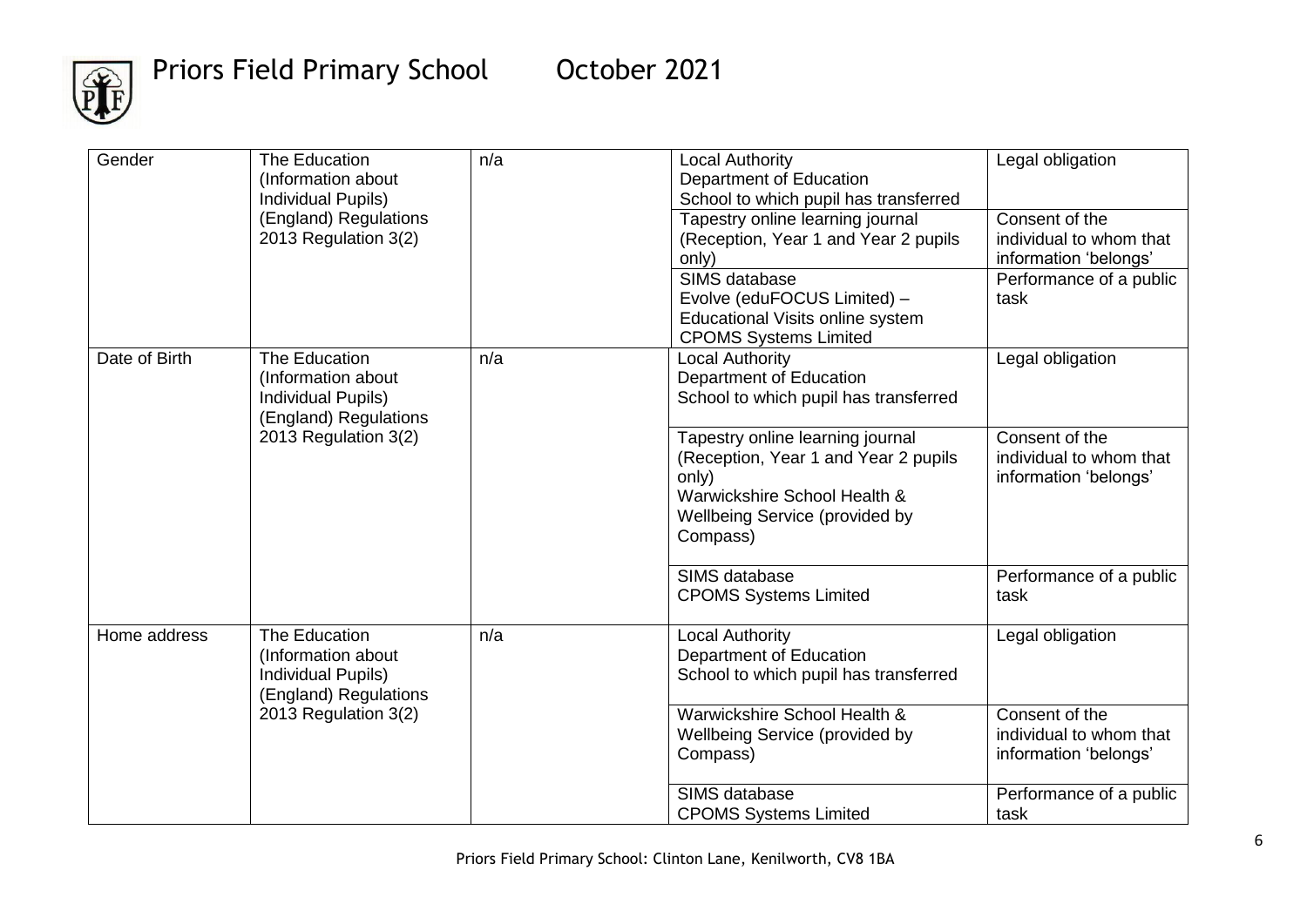

| First Language                                         | The Education<br>(Information about<br><b>Individual Pupils)</b><br>(England) Regulations<br>2013 Regulation 3(2) | n/a | <b>Local Authority</b><br>Department of Education<br>School to which pupil has transferred<br>SIMS database<br><b>CPOMS Systems Limited</b> | Legal obligation<br>Performance of a public<br>task |
|--------------------------------------------------------|-------------------------------------------------------------------------------------------------------------------|-----|---------------------------------------------------------------------------------------------------------------------------------------------|-----------------------------------------------------|
| Ethnicity                                              | The Education<br>(Information about<br><b>Individual Pupils)</b><br>(England) Regulations<br>2013 Regulation 3(2) | n/a | <b>Local Authority</b><br>Department of Education<br>School to which pupil has transferred<br>SIMS database<br><b>CPOMS Systems Limited</b> | Legal obligation<br>Performance of a public<br>task |
| Religion                                               | The Education<br>(Information about<br><b>Individual Pupils)</b><br>(England) Regulations<br>2013 Regulation 3(2) | n/a | <b>Local Authority</b><br>Department of Education<br>School to which pupil has transferred<br>SIMS database<br><b>CPOMS Systems Limited</b> | Legal obligation<br>Performance of a public<br>task |
| National Identity,<br>Country of Birth,<br>Nationality | <b>Education Act 1996</b><br>Section 537A                                                                         | n/a | <b>Local Authority</b><br>Department of Education<br>School to which pupil has transferred                                                  | Legal obligation                                    |
|                                                        |                                                                                                                   |     | SIMS database<br><b>CPOMS Systems Limited</b>                                                                                               | Performance of a public<br>task                     |
| Date of admission<br>to school                         | The Education<br>(Information about<br><b>Individual Pupils)</b>                                                  | n/a | <b>Local Authority</b><br>Department of Education<br>School to which pupil has transferred                                                  | Legal obligation                                    |
|                                                        | (England) Regulations<br>2013 Regulation 3(2)                                                                     |     | SIMS database<br><b>CPOMS Systems Limited</b>                                                                                               | Performance of a public<br>task                     |
| Last school<br>attended - name<br>and address          | The Education (Pupil<br>Information) (England)<br>Regulations 2005                                                | n/a | <b>Local Authority</b><br>Department of Education<br>School to which pupil has transferred                                                  | Legal obligation                                    |
|                                                        | <b>Regulation 5</b>                                                                                               |     | SIMS database<br><b>CPOMS Systems Limited</b>                                                                                               | Performance of a public<br>task                     |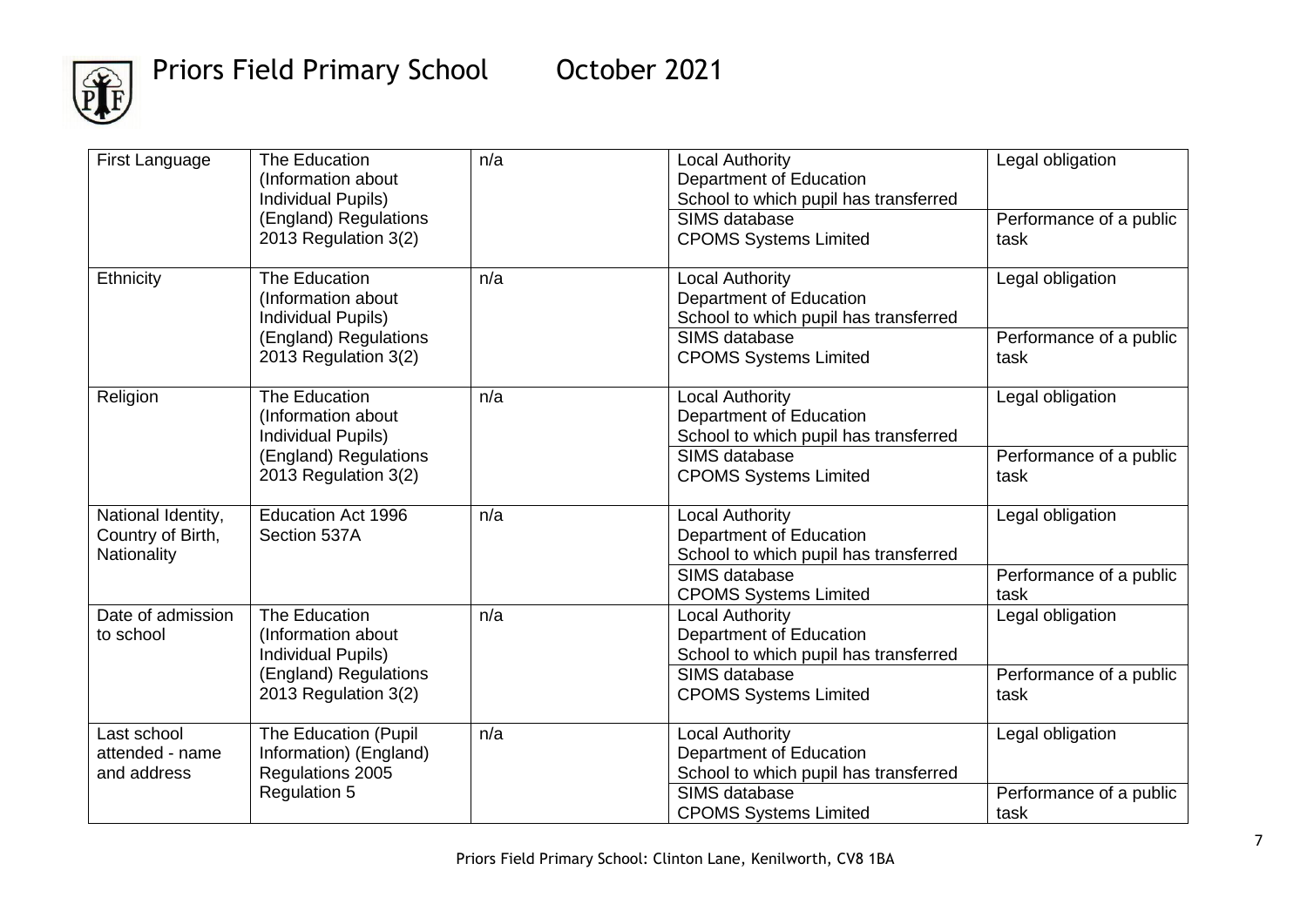

| National<br>curriculum year<br>group | The Education<br>(Information about<br>Individual Pupils)<br>(England) Regulations | n/a | <b>Local Authority</b><br>Department of Education<br>School to which pupil has transferred                                                                                                                                                                                                                                                                                                                                                 | Legal obligation                                                   |
|--------------------------------------|------------------------------------------------------------------------------------|-----|--------------------------------------------------------------------------------------------------------------------------------------------------------------------------------------------------------------------------------------------------------------------------------------------------------------------------------------------------------------------------------------------------------------------------------------------|--------------------------------------------------------------------|
|                                      | 2013 Regulation 3(2)                                                               |     | Tapestry online learning journal<br>(Reception, Year 1 and Year 2 pupils<br>only)<br>MyMaths online maths resource<br>Bug Club online reading resource<br>SPAG online SPAG resource<br>Code for Life(Rapid Router) online<br>resource<br>Digimaps online resource<br><b>Times Table Rock Stars online</b><br>resource<br>Snowford Grange - School Counsellor<br>Warwickshire School Health &<br>Wellbeing Service (provided by<br>Compass) | Consent of the<br>individual to whom that<br>information 'belongs' |
|                                      |                                                                                    |     | Other local schools eg. for sports<br>events<br>Evolve (eduFOCUS Limited) -<br>Educational Visits online system<br>SIMS database<br><b>CPOMS Systems Limited</b>                                                                                                                                                                                                                                                                           | Performance of a public<br>task                                    |
| Unique pupil<br>number               | <b>Education Act 1996</b><br>Section 537A                                          | n/a | <b>Local Authority</b><br>Department of Education<br>School to which pupil has transferred                                                                                                                                                                                                                                                                                                                                                 | Legal obligation                                                   |
|                                      |                                                                                    |     | SIMS database<br><b>CPOMS Systems Limited</b>                                                                                                                                                                                                                                                                                                                                                                                              | Performance of a public<br>task                                    |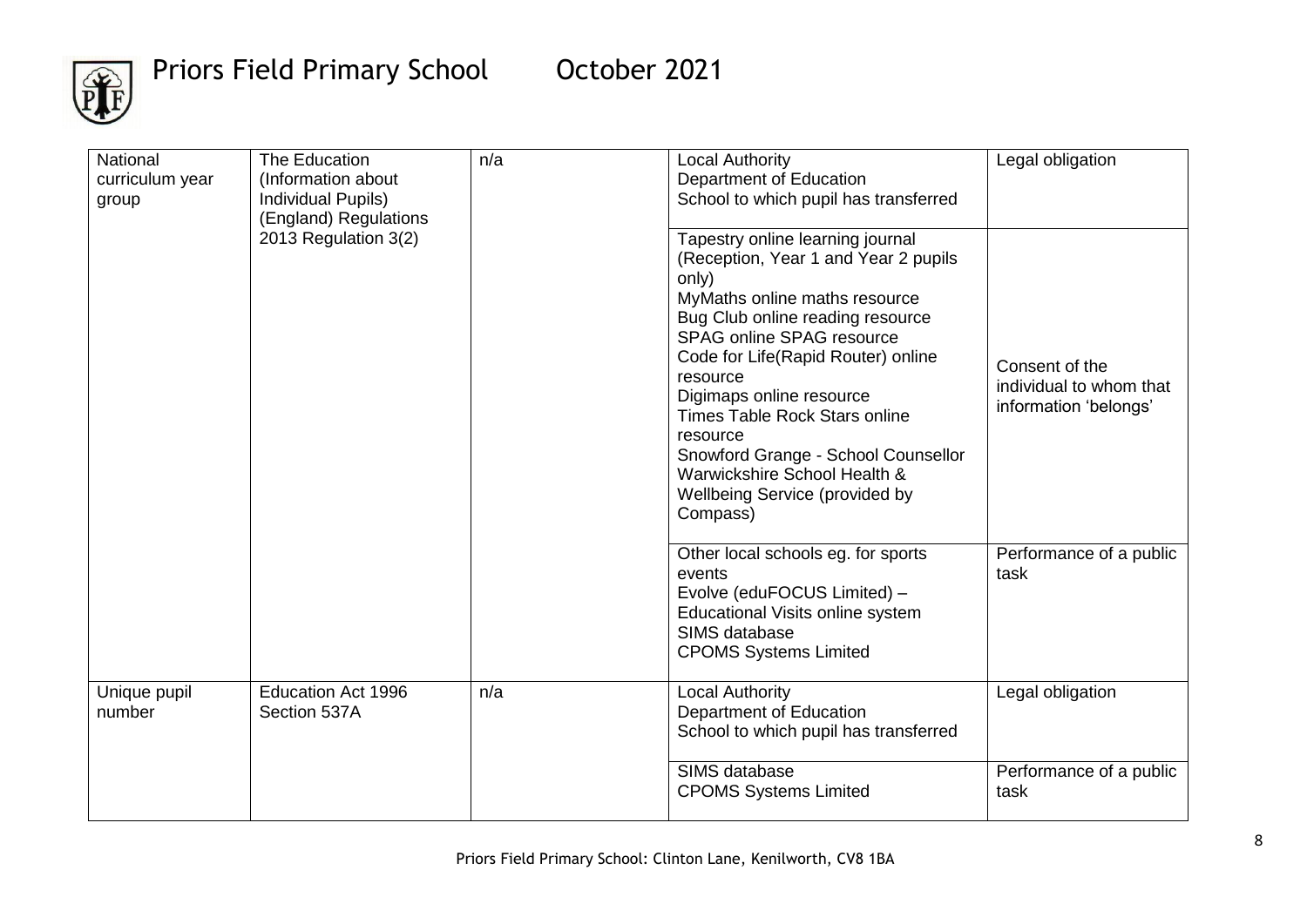

| <b>Eligibility for Free</b><br><b>School Meals</b>            | The Education<br>(Information about<br>Individual Pupils)<br>(England) Regulations<br>2013 Regulation 3(2) | n/a | <b>Local Authority</b><br>Department of Education<br>School to which pupil has transferred<br>SIMS database<br><b>CPOMS Systems Limited</b> | Legal obligation<br>Performance of a public<br>task |
|---------------------------------------------------------------|------------------------------------------------------------------------------------------------------------|-----|---------------------------------------------------------------------------------------------------------------------------------------------|-----------------------------------------------------|
| <b>Pupil Premium</b><br><b>Status</b>                         | The Education<br>(Information about<br>Individual Pupils)                                                  | n/a | <b>Local Authority</b><br>Department of Education<br>School to which pupil has transferred                                                  | Legal obligation                                    |
|                                                               | (England) Regulations<br>2013 Regulation 3(2)                                                              |     | SIMS database<br><b>CPOMS Systems Limited</b>                                                                                               | Performance of a public<br>task                     |
| Mode of Travel to<br>School                                   | <b>Education Act 1996</b><br>Section 508A                                                                  | n/a | <b>Local Authority</b><br>Department of Education<br>School to which pupil has transferred                                                  | Legal obligation                                    |
|                                                               |                                                                                                            |     | SIMS database<br><b>CPOMS Systems Limited</b>                                                                                               | Performance of a public<br>task                     |
| Proficiency in<br>English                                     | <b>Education Act 1996</b><br>Section 537A                                                                  | n/a | <b>Local Authority</b><br>Department of Education<br>School to which pupil has transferred                                                  | Legal obligation                                    |
|                                                               |                                                                                                            |     | SIMS database<br><b>CPOMS Systems Limited</b>                                                                                               | Performance of a public<br>task                     |
| Whether a pupil is<br>looked after and<br>the Local Authority | The Education<br>(Information about<br><b>Individual Pupils)</b>                                           | n/a | <b>Local Authority</b><br>Department of Education<br>School to which pupil has transferred                                                  | Legal obligation                                    |
| by whom the pupil<br>is looked after                          | (England) Regulations<br>2013 Regulation 3(2)                                                              |     | SIMS database<br><b>CPOMS Systems Limited</b>                                                                                               | Performance of a public<br>task                     |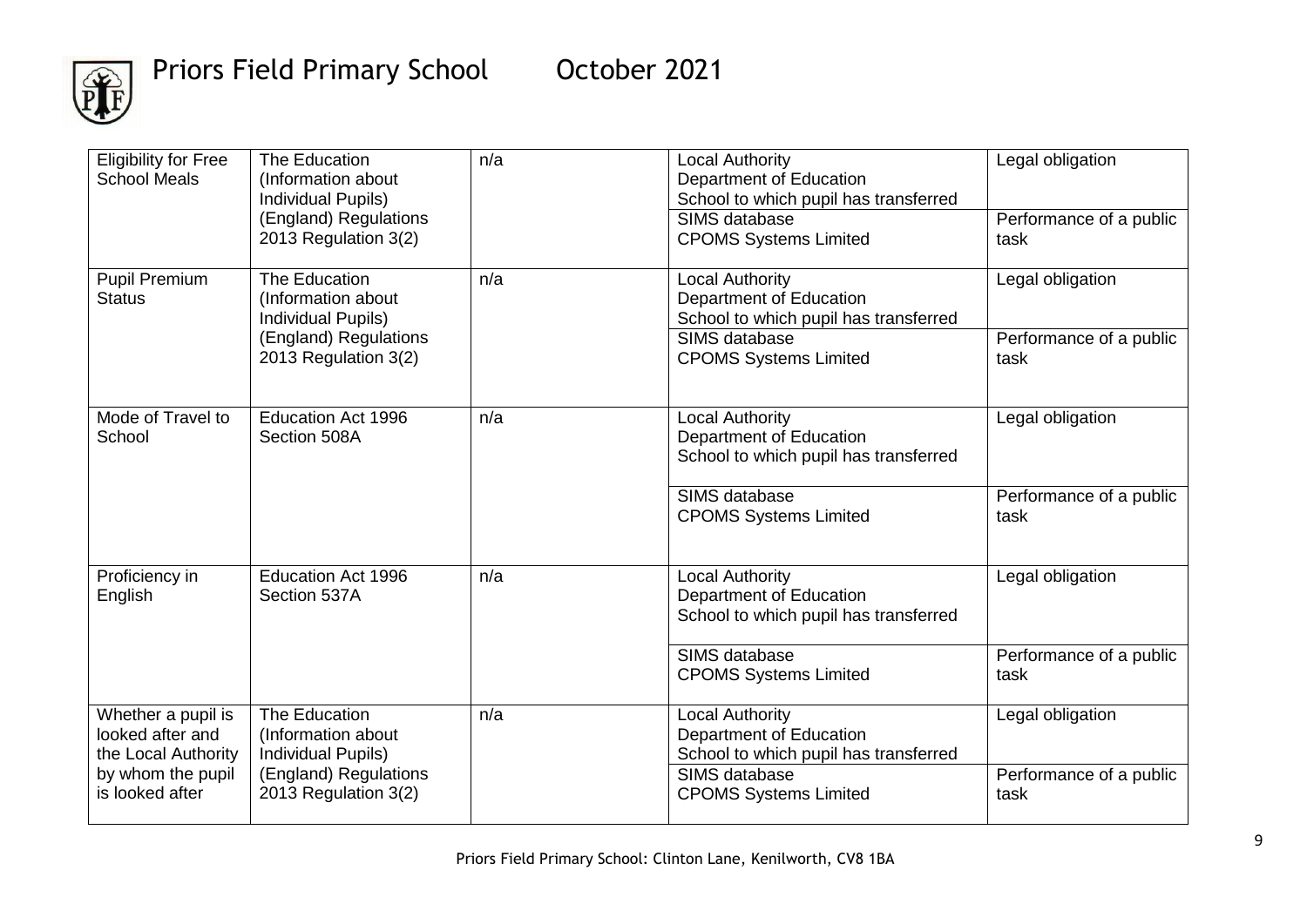

| Where a pupil has<br>been but is no<br>longer looked<br>after, the type of<br>order resulting in<br>them no longer<br>being looked after | The Education<br>(Information about<br>Individual Pupils)<br>(England) Regulations<br>2013 Regulation 3(2) | n/a | <b>Local Authority</b><br>Department of Education<br>School to which pupil has transferred<br>SIMS database<br><b>CPOMS Systems Limited</b> | Legal obligation<br>Performance of a public<br>task |
|------------------------------------------------------------------------------------------------------------------------------------------|------------------------------------------------------------------------------------------------------------|-----|---------------------------------------------------------------------------------------------------------------------------------------------|-----------------------------------------------------|
| Special<br><b>Educational Needs</b><br>status, start date,<br>details of needs                                                           | The Education<br>(Information about<br>Individual Pupils)<br>(England) Regulations                         | n/a | <b>Local Authority</b><br>Department of Education<br>School to which pupil has transferred<br>SIMS database                                 | Legal obligation<br>Performance of a public         |
| and provision                                                                                                                            | 2013 Regulation 3(2)                                                                                       |     | <b>CPOMS Systems Limited</b>                                                                                                                | task                                                |
| Details of<br>exclusions: start<br>and end dates,<br>number of<br>sessions, fixed<br>length/permanent,<br>reason for<br>exclusion        | The Education<br>(Information about<br>Individual Pupils)<br>(England) Regulations<br>2013 Regulation 3(2) | n/a | <b>Local Authority</b><br>Department of Education<br>School to which pupil has transferred                                                  | Legal obligation                                    |
| Assessment data -<br>end of key stage<br>and Year 1                                                                                      | The Education (Pupil<br>Information) (England)<br>Regulations 2005                                         | n/a | <b>Local Authority</b><br>Department of Education<br>School to which pupil has transferred                                                  | Legal obligation                                    |
| phonics screening                                                                                                                        |                                                                                                            |     | SIMS database<br><b>CPOMS Systems Limited</b>                                                                                               | Performance of a public<br>task                     |
| <b>Pupil Annual</b><br>Reports                                                                                                           | The Education (Pupil<br>Information) (England)<br>Regulations 2005                                         | n/a | School to which pupil has transferred                                                                                                       | Legal obligation                                    |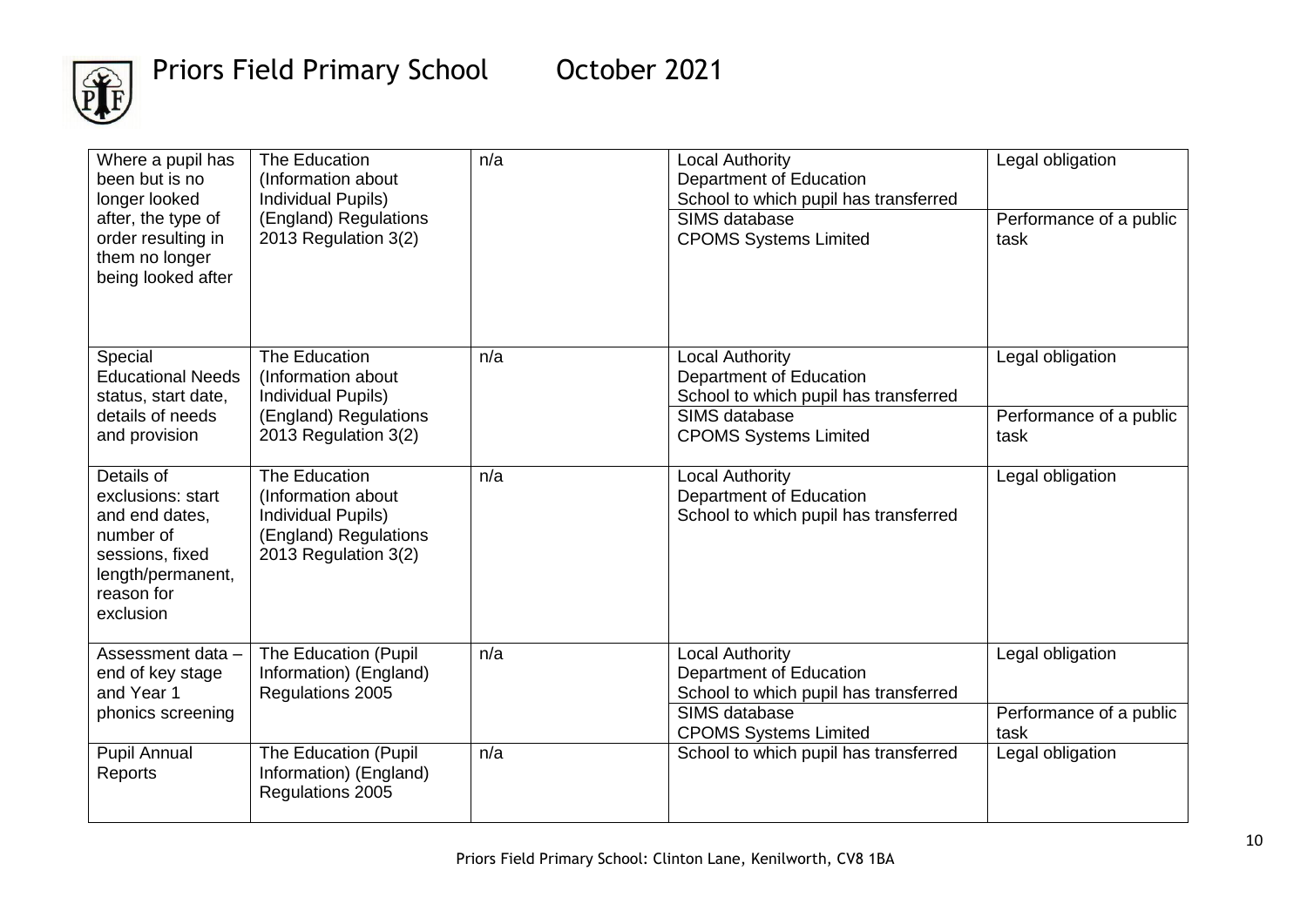

| Attendance<br>records including<br>whether absence<br>was authorised/                                                 | The Education<br>(Information about<br>Individual Pupils)<br>(England) Regulations          | n/a | Local Authority<br>Department of Education<br>School to which pupil has transferred<br>SIMS database                                                                     | Legal obligation<br>Performance of a public |
|-----------------------------------------------------------------------------------------------------------------------|---------------------------------------------------------------------------------------------|-----|--------------------------------------------------------------------------------------------------------------------------------------------------------------------------|---------------------------------------------|
| unauthorised and<br>reason for<br>absence                                                                             | 2013 Regulation 3(2)                                                                        |     | <b>CPOMS Systems Limited</b>                                                                                                                                             | task                                        |
| Parents'/carers'<br>names, addresses,<br>gender, email<br>addresses,<br>telephone<br>numbers, contact<br>priority and | The Education (Pupil)<br>Information) (England)<br>Regulations 2006<br>Regulation $5(1)(c)$ | n/a | Local Authority<br>Department of Education<br>School to which pupil has transferred<br>Warwickshire School Health &<br><b>Wellbeing Service (provided by</b><br>Compass) | Legal obligation                            |
| relationship to<br>pupil                                                                                              |                                                                                             |     | SIMS database<br><b>CPOMS Systems Limited</b>                                                                                                                            | Performance of a public<br>task             |
| Sibling information                                                                                                   | The Education (Pupil<br>Information) (England)<br>Regulations 2006                          | n/a | Local Authority<br>Department of Education<br>School to which pupil has transferred                                                                                      | Legal obligation                            |
|                                                                                                                       | Regulation $5(1)(c)$                                                                        |     | SIMS database<br><b>CPOMS Systems Limited</b>                                                                                                                            | Performance of a public<br>task             |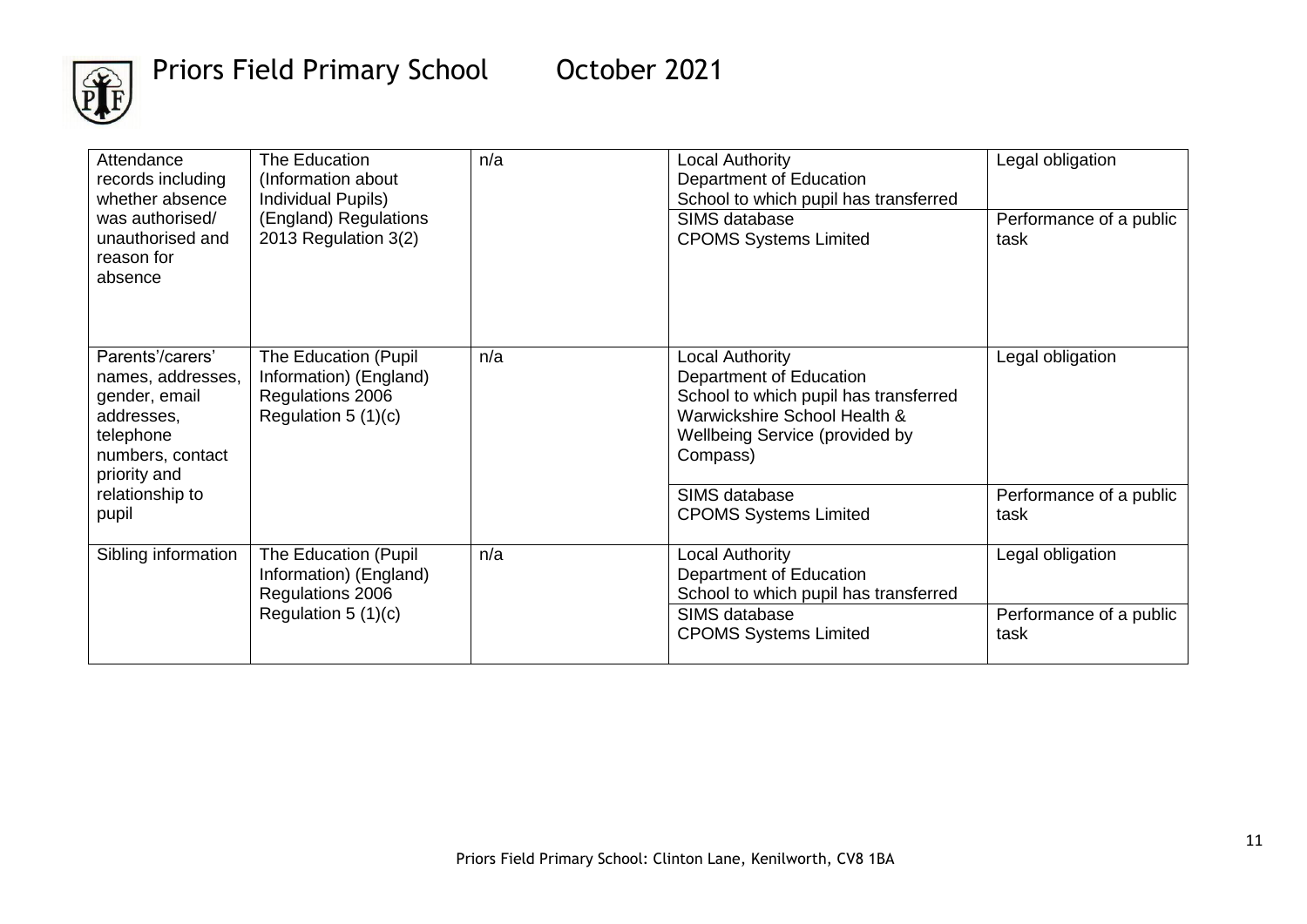

**Table 2** – Personal information we are required to process as it is necessary to protect someone's vital interests

| <b>Information</b>                         | <b>Special Category - additional</b>                                                                                                                               | Third Parties with whom we                                                                                                                           | Lawful reason for sharing     |
|--------------------------------------------|--------------------------------------------------------------------------------------------------------------------------------------------------------------------|------------------------------------------------------------------------------------------------------------------------------------------------------|-------------------------------|
| Type                                       | lawful reason                                                                                                                                                      | share the information                                                                                                                                |                               |
| Medical information including<br>allergies | Necessary to protect vital<br>interests of the data subject or<br>another person where the data<br>subject is physically or legally<br>incapable of giving consent | <b>Emergency services</b><br><b>SIMS Database</b><br><b>CPOMS Systems Limited</b><br>Evolve (eduFOCUS Limited) -<br>Educational Visits online system | Protection of vital interests |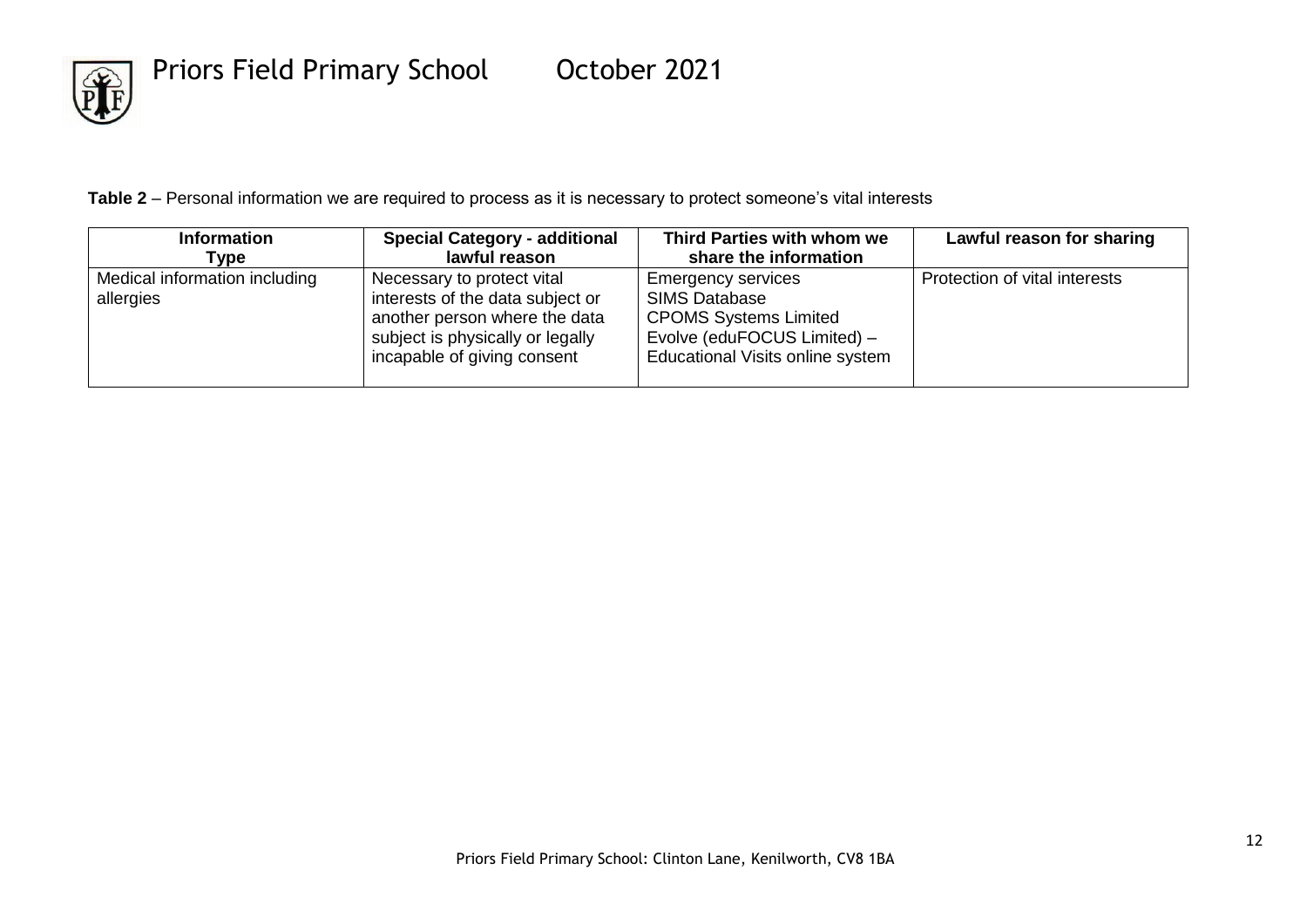

**Table 3 -** Personal information we are required to process with the consent of the individual to whom that information 'belongs'

| <b>Information Type</b>                                                               | <b>Special Category - additional</b><br>lawful reason                                                                              | Third Parties with whom we<br>share the information                                                                           | Lawful reason for sharing                                       |
|---------------------------------------------------------------------------------------|------------------------------------------------------------------------------------------------------------------------------------|-------------------------------------------------------------------------------------------------------------------------------|-----------------------------------------------------------------|
| Parent mobile telephone number                                                        | n/a                                                                                                                                | Tapestry online learning journal<br>(Reception, Year 1 and Year 2<br>pupils only)                                             | Consent of the individual to whom<br>that information 'belongs' |
| Parent email address                                                                  | n/a                                                                                                                                | Tapestry online learning journal<br>(Reception, Year 1 and Year 2<br>pupils only)                                             | Consent of the individual to whom<br>that information 'belongs' |
| Pupil images                                                                          | n/a                                                                                                                                | Tapestry online learning journal<br>(Reception, Year 1 and Year 2<br>pupils only)<br>Media                                    | Consent of the individual to whom<br>that information 'belongs' |
| Pupil Name, Year Group, Medical<br>Information, Emergency Contact<br><b>Details</b>   | Health (Necessary for the<br>preventive or occupational<br>medicine or for reasons of Public<br>Task in the area of public health) | After School Clubs eg. Premier<br>Active, Sewing Club, Football<br>Club, Imagineering, Go4Goals,<br>Cookery Club, Tennis Club | Consent of the individual to whom<br>that information 'belongs' |
| Pupil Name, Date of Birth, Year<br>Group, Academic Achievement,<br><b>SEN Details</b> |                                                                                                                                    | <b>SEND Supported LLP</b>                                                                                                     | Consent of the individual to whom<br>that information 'belongs' |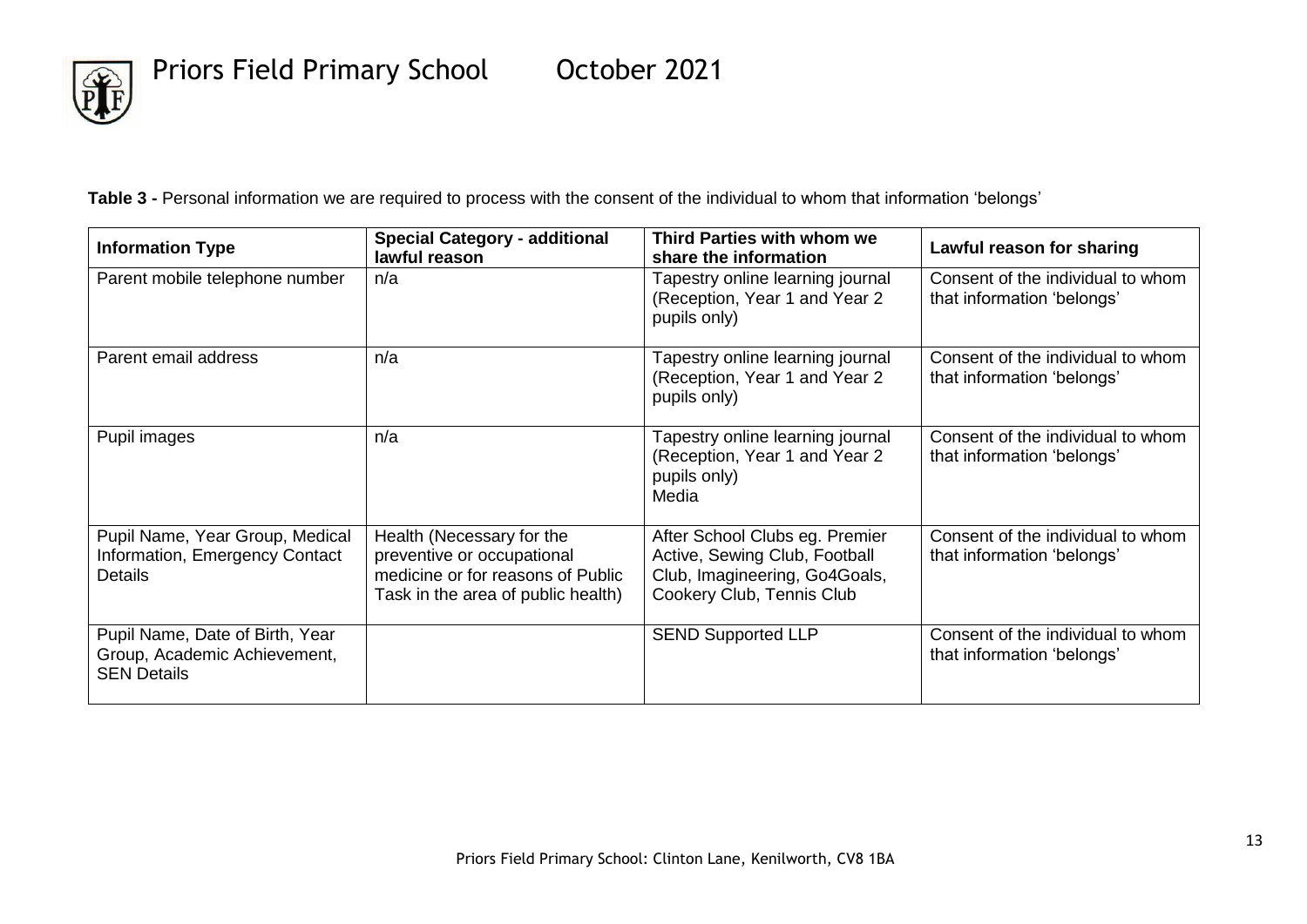

**Table 4 -** Personal information we are required to process because it is necessary to do so in order to perform a public task

| <b>Information Type</b>                                                                                                                                                                | <b>Special Category - additional</b><br>lawful reason  | Third Parties with whom we<br>share the information                        | Lawful reason for sharing                                       |
|----------------------------------------------------------------------------------------------------------------------------------------------------------------------------------------|--------------------------------------------------------|----------------------------------------------------------------------------|-----------------------------------------------------------------|
| Names, telephone numbers and<br>addresses of emergency contacts<br>other than parent(s) with whom<br>pupil resides                                                                     | n/a                                                    | SIMS database<br><b>CPOMS Systems Limited</b>                              | Performance of a public task                                    |
| Year group                                                                                                                                                                             | n/a                                                    | Snowford Grange - School<br>Counsellor                                     | Consent of the individual to whom<br>that information 'belongs' |
| Child Protection and<br>Safeguarding documentation<br>including concern forms and case                                                                                                 | n/a                                                    | <b>Local Authority</b>                                                     | Legal requirement - Children's<br>Act 1989, sections 17 and 47  |
| documentation                                                                                                                                                                          |                                                        | Police                                                                     | Performance of a public task                                    |
|                                                                                                                                                                                        |                                                        | <b>CPOMS Systems Limited</b>                                               | Performance of a public task                                    |
| <b>Special Educational Needs</b><br>documentation including SEND<br>provision maps, Personal<br>Learning Plans, Education,<br>Health and Care Plans, reports<br>from external agencies | n/a                                                    | <b>Local Authority</b>                                                     | Performance of a public task                                    |
| Dietary restrictions                                                                                                                                                                   | n/a                                                    | <b>Educaterers</b>                                                         | Performance of a public task                                    |
| Medical information including<br>allergies                                                                                                                                             | Necessary for preventative or<br>occupational medicine | Warwickshire School Health &<br>Wellbeing Service (provided by<br>Compass) | Consent of the individual to whom<br>that information 'belongs' |
|                                                                                                                                                                                        |                                                        | <b>CPOMS Systems Limited</b>                                               | Performance of a public task                                    |